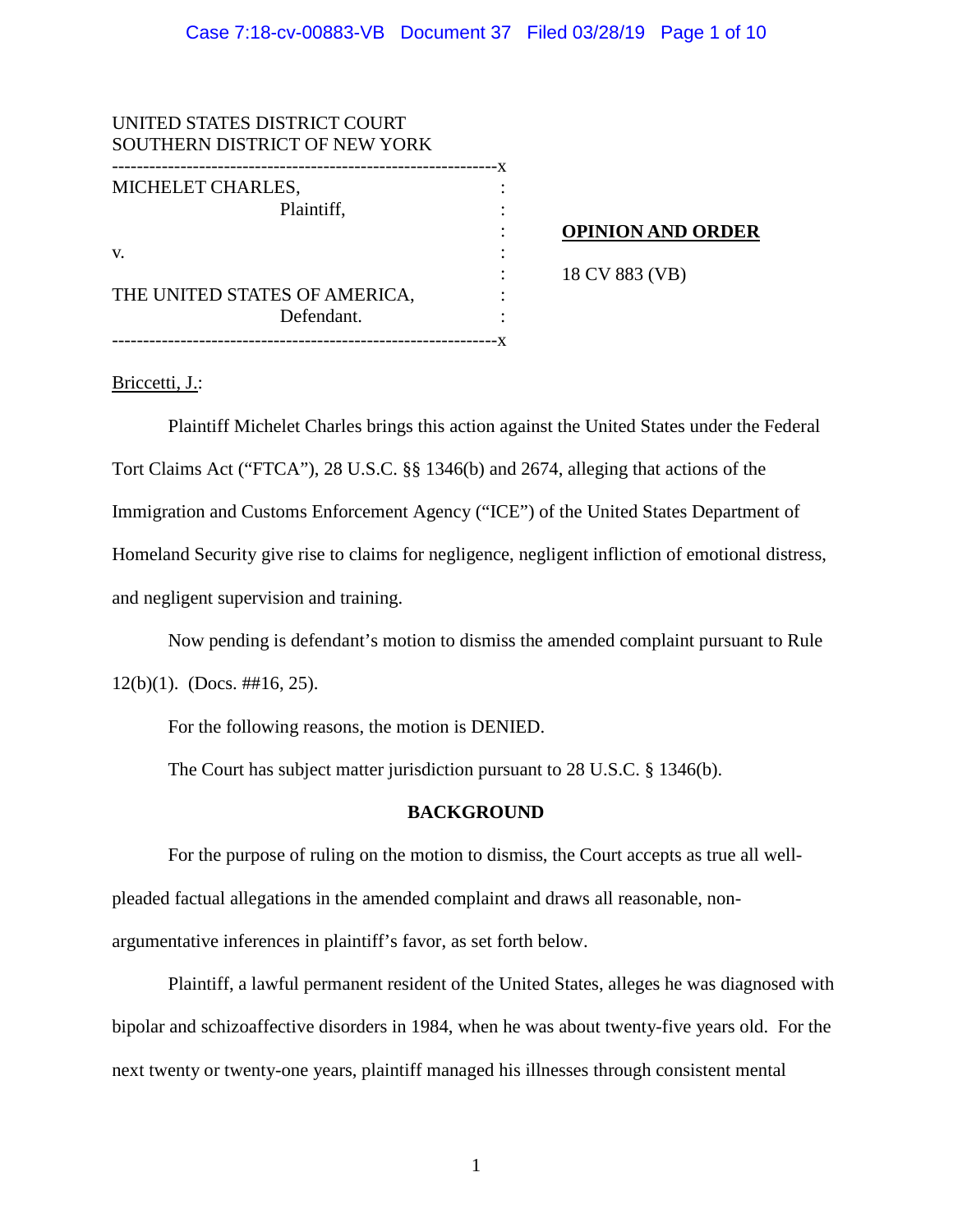### Case 7:18-cv-00883-VB Document 37 Filed 03/28/19 Page 2 of 10

healthcare, including a prescription medication regimen. He worked in the restaurant industry, raised a family, including four daughters, and otherwise contributed to his community. During that time, plaintiff went without medication and was hospitalized on three occasions, in 1996, 2001, and 2004, either because he could not afford the medication or because he experienced extreme side effects.

On approximately July 25, 2014, ICE arrested and detained plaintiff, and placed him at the Orange County Correctional Facility ("OCCF"). "ICE places hundreds of detainees in ICE detention at [OCCF] each year" pursuant to an Inter-Governmental Services Agreement ("IGSA") between ICE and Orange County, which was last renewed in 2015. (Doc. #22 ("Am. Compl.") ¶ 37; see also Doc. #18 Ex. A).

Medical personnel at OCCF diagnosed plaintiff as having "bipolar disorder with psychotic features." (Am. Compl. ¶ 70). While confined at OCCF, plaintiff met with a psychiatrist every three weeks and was prescribed daily medication. He remained psychiatrically stable "for most of the time" he was at OCCF. (Id. ¶ 74).

Plaintiff alleges ICE had direct custody over plaintiff several times after initially detaining him: when plaintiff attended immigration hearings at the Varick Street Immigration Court, including for a bond hearing on September 16, 2014, and master calendar hearings on October 1, 2014, December 10, 2014, February 19, 2015, and March 26, 2015. According to plaintiff, his "mental competency was explicitly raised as an issue" at the December 10, 2014, master calendar hearing. (Am. Compl. ¶ 78). On July 22, 2015, plaintiff was again transferred to ICE's direct custody for multiple hours to attend his merits hearing. Plaintiff alleges, "Prior to releasing an individual from ICE detention, ICE conducts a formal review of relevant paperwork,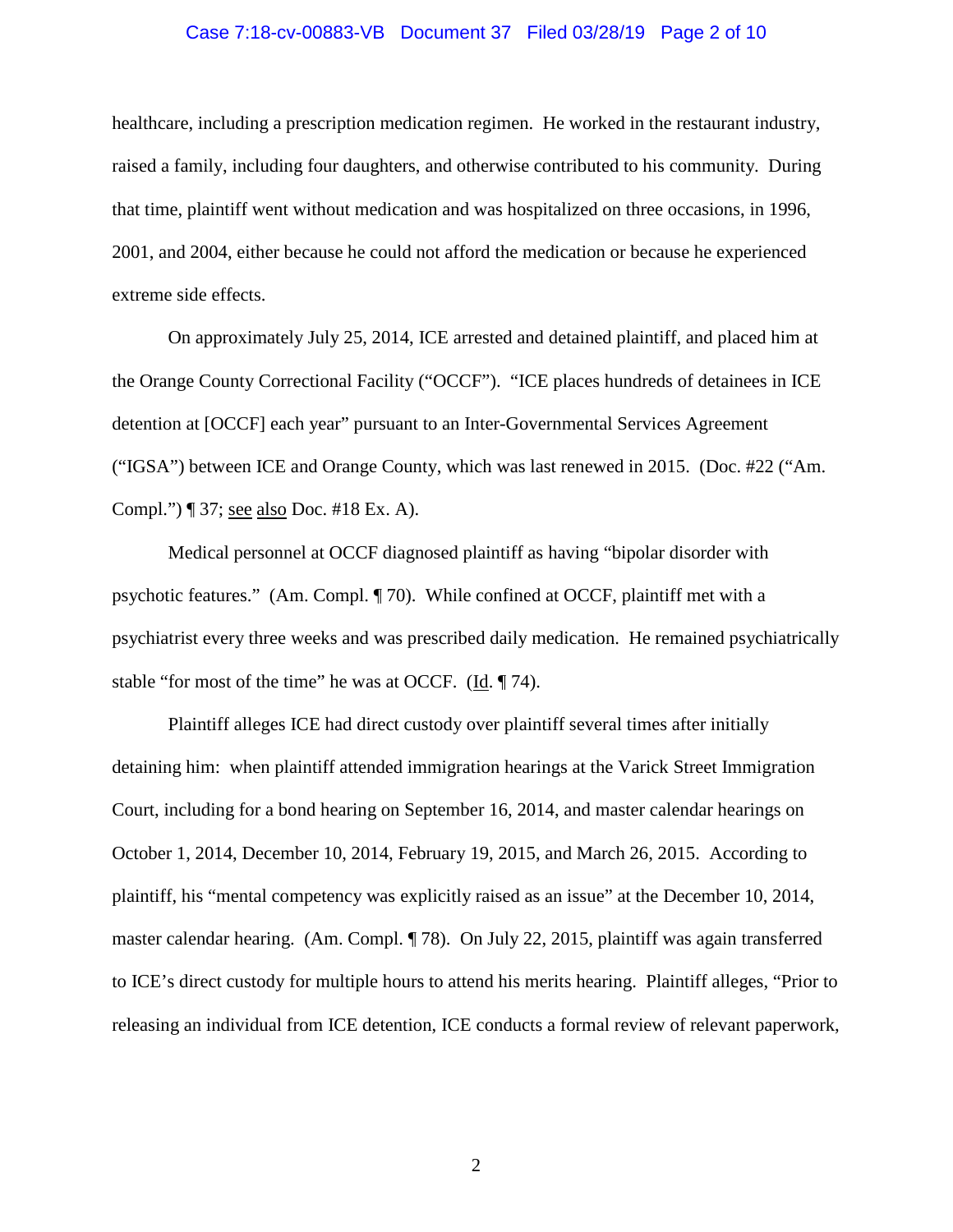### Case 7:18-cv-00883-VB Document 37 Filed 03/28/19 Page 3 of 10

terms of releases, and other information pertaining to the individual's detention and release," a process that takes approximately thirty minutes to an hour. (Am. Compl. ¶ 97).

Plaintiff alleges he obtained immigration relief at the July 22 hearing and was released from civil immigration detention. Despite knowing plaintiff had a severe mental illness, according to plaintiff, "ICE simply dumped [plaintiff] on the streets of Lower Manhattan with nothing more than his identification." (Am. Compl. ¶ 8). Specifically, plaintiff alleges ICE officials failed to provide him or his attorney with his clothing, commissary money, or a "discharge plan." (Id. ¶ 96). According to plaintiff, "[a]dequate discharge planning includes providing a patient with a supply of interim medication and summary of medical records; exchanging a patient's medical records with local mental health agencies; renewing or evaluating for renewal any prescribed medications; and a continuity of care plan including referrals to community-based mental health providers." (Id. 129). Plaintiff alleges ICE did not provide plaintiff with any aspect of the discharge plan, including interim medication, medical records, or referral to a mental healthcare facility, the last of which was expressly noted in his immigration paperwork.

According to the amended complaint, after the July 22 hearing, plaintiff's attorney discussed plaintiff's release and his need for interim medication with an ICE deportation officer. The officer stated ICE did not have a supply of medication for plaintiff, and that he should return to OCCF (some sixty-five miles away) to obtain a supply and his other belongings. When plaintiff and his daughter returned to OCCF the next day, an OCCF employee refused to provide plaintiff's medication. The employee stated that "the ICE employee who had transported [plaintiff] to Varick Street Immigration Court was responsible for providing a continuing supply of medication," and he was not permitted to provide medication to individuals no longer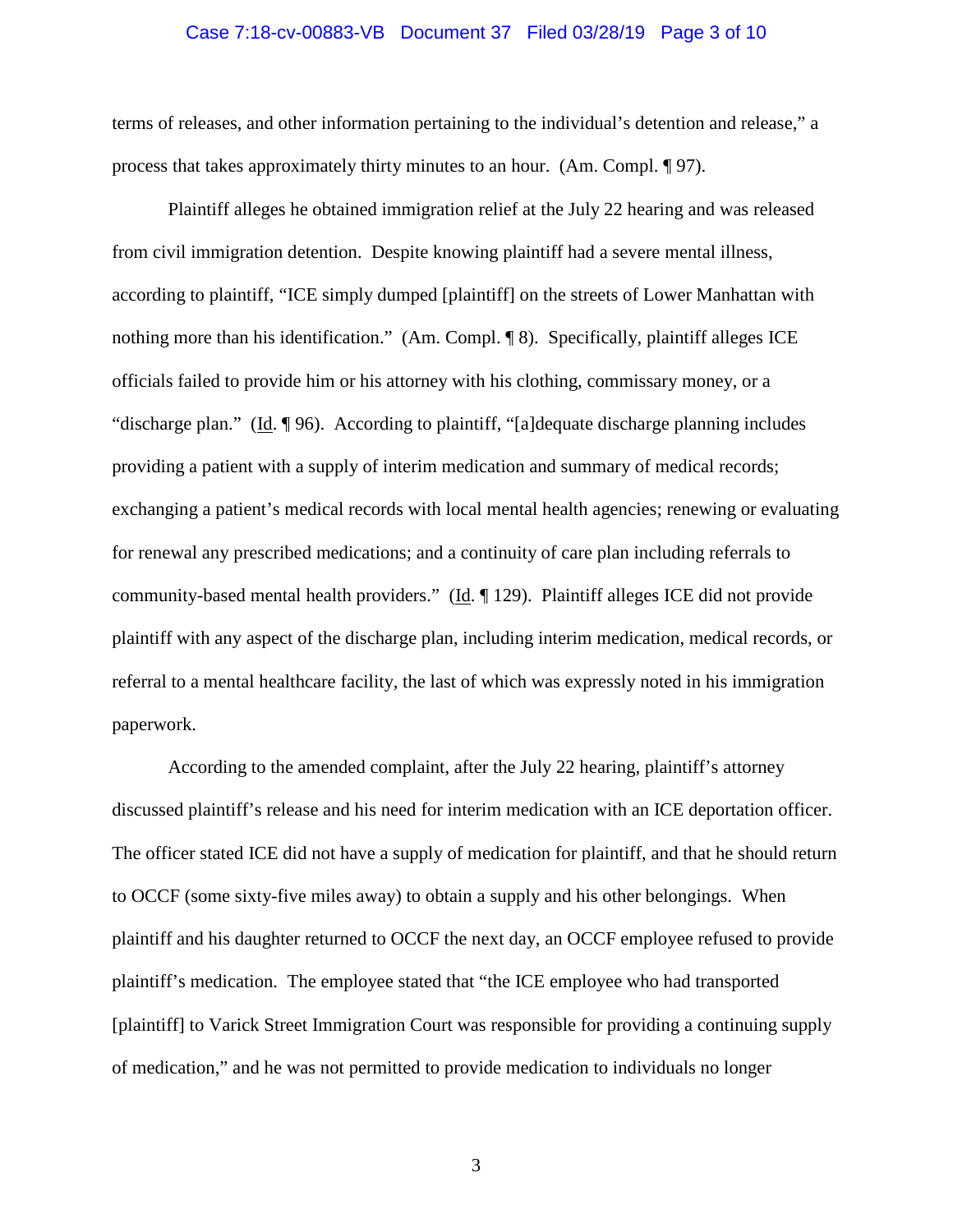confined at OCCF. (Am. Compl. ¶ 107). Plaintiff's attorney then contacted the ICE deportation officer and requested ICE supply plaintiff with medication, but the officer "ignored her inquiry." (Id. ¶ 109).

Plaintiff alleges by August 4, 2015, his psychosis was so severe that "he lost contact with reality." (Am. Compl. ¶ 116). Plaintiff's family called 911 for emergency medical assistance. The police responded and transported plaintiff to the hospital, where plaintiff spent more than two months undergoing "intense medical treatment." (Id. ¶ 120).

### **DISCUSSION**

### I. Standard of Review

"[F]ederal courts are courts of limited jurisdiction and lack the power to disregard such limits as have been imposed by the Constitution or Congress." Durant, Nichols, Houston, Hodgson, & Cortese-Costa, P.C. v. Dupont, 565 F.3d 56, 62 (2d Cir. 2009) (internal quotation omitted). "A case is properly dismissed for lack of subject matter jurisdiction under Rule 12(b)(1) when the district court lacks the statutory or constitutional power to adjudicate it." Nike, Inc. v. Already, LLC, 663 F.3d 89, 94 (2d Cir. 2011) (internal quotation omitted). The party invoking the Court's jurisdiction bears the burden of establishing jurisdiction exists. Conyers v. Rossides, 558 F.3d 137, 143 (2d Cir. 2009).

When, as here, the case is at the pleading stage, in deciding a motion to dismiss under Rule  $12(b)(1)$ , the Court "must accept as true all material facts alleged in the complaint and draw all reasonable inferences in the plaintiff's favor." Conyers v. Rossides, 558 F.3d at 143. But "argumentative inferences favorable to the party asserting jurisdiction should not be drawn." Buday v. N.Y. Yankees P'ship, 486 F. App'x 894, 895 (2d Cir. 2012) (summary order) (quoting Atl. Mut. Ins. Co. v. Balfour Maclaine Int'l Ltd., 968 F.2d 196, 198 (2d Cir. 1992)). When a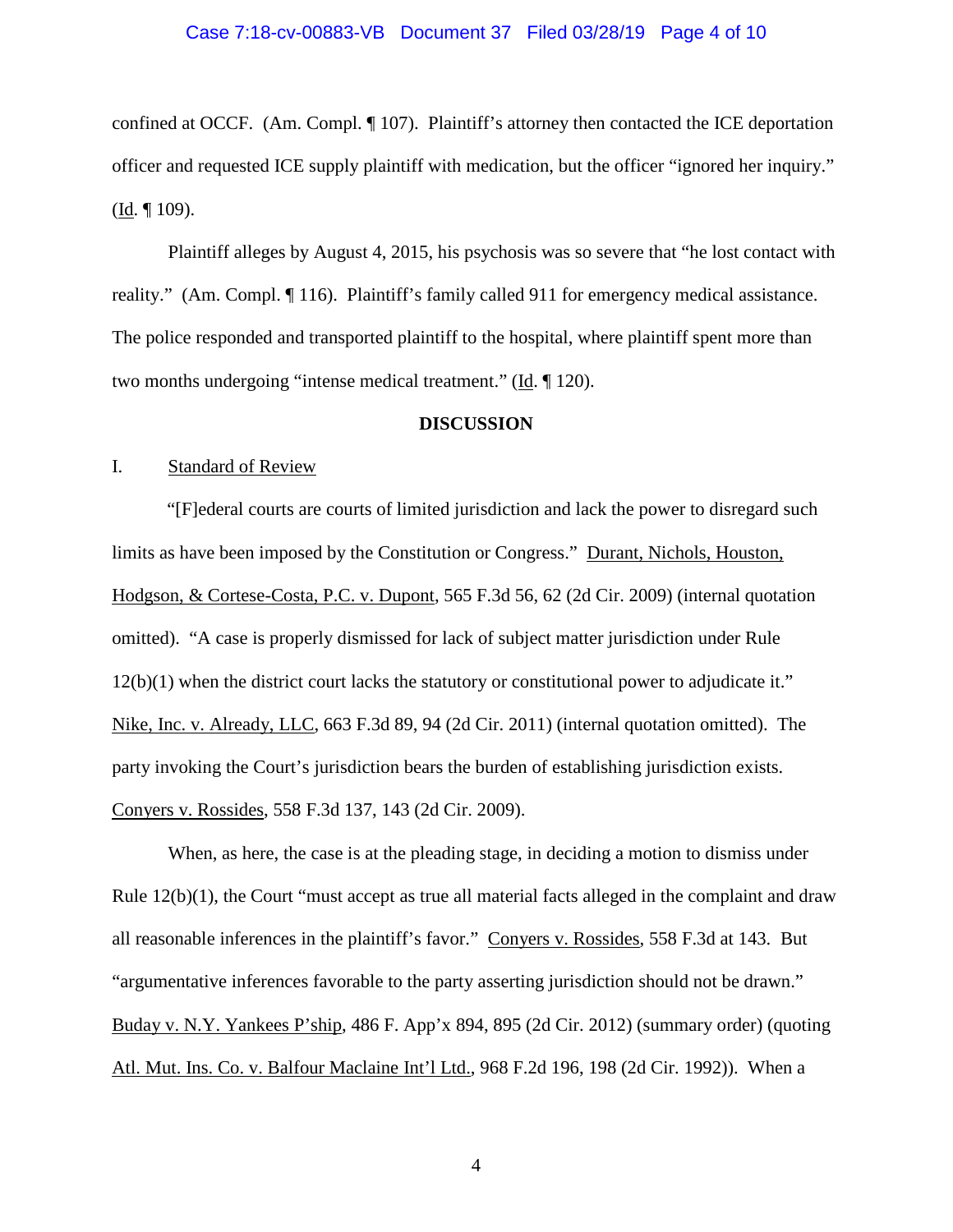### Case 7:18-cv-00883-VB Document 37 Filed 03/28/19 Page 5 of 10

factual challenge to the Court's jurisdiction has been raised, "the court may resolve [any] disputed jurisdictional fact issues by referring to evidence outside of the pleadings, such as affidavits." Zappia Middle E. Constr. Co., Ltd. v. Emirate of Abu Dhabi, 215 F.3d 247, 253 (2d Cir. 2000) (internal citation omitted).

II. Independent Contractor Exception

Defendant argues it is immune from plaintiff's negligence and negligent infliction of

emotional distress claims under the independent contractor exception to jurisdiction under the

FTCA because ICE delegated to OCCF its duty to provide plaintiff with medical care.

The Court disagrees.

"The Federal Government is generally immune from tort suits except where it has waived sovereign immunity." Esgrance v. United States, 2018 WL 2943222, at \*1 (S.D.N.Y. June 11,

2018). One such waiver, pursuant to the FTCA, is for money damage suits for:

personal injury or death caused by the negligent or wrongful act or omission of any employee of the Government while acting within the scope of his office or employment, under circumstances where the United States, if a private person, would be liable to the claimant in accordance with the law of the place where the act or omission occurred.

28 U.S.C. § 1346(b)(1). "Employee of the government" includes "officers or employees of any federal agency" and "persons acting on behalf of a federal agency in an official capacity, temporarily or permanently in the service of the United States, whether with or without compensation." Id. § 2671. But "the term 'Federal agency' . . . does not include any contractor with the United States." Id.

To determine whether an entity is an independent contractor, courts look to whether the government (i) "maintained control of the detailed performance of the contractor" or

(ii) "supervised its day-to-day operations." Powell v. Siedlecki Constr. Co., 2016 WL 6996168,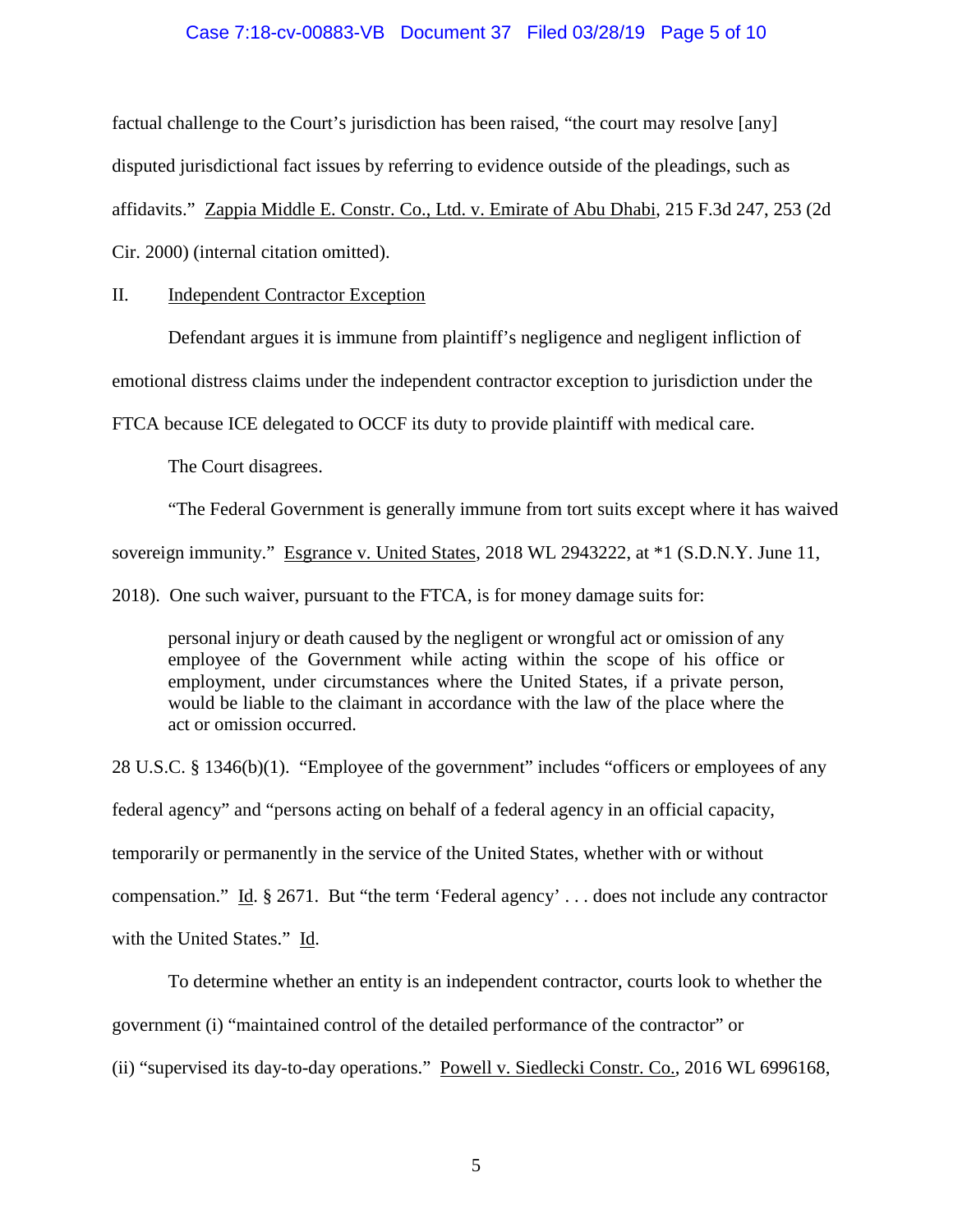# Case 7:18-cv-00883-VB Document 37 Filed 03/28/19 Page 6 of 10

at \*2 (S.D.N.Y Nov. 29, 2016) (quoting Roditis v. United States, 122 F.3d 108, 111 (2d Cir. 1997) (per curiam) (internal quotation marks and alterations omitted)). "The question is appropriately resolved by looking at the language of the contract between the Government and the contracting entity." Esgrance v. United States, 2018 WL 2943222, at \*2 (internal quotation omitted). "The independent contractor exception, however, has no bearing on the United States' FTCA liability for its own acts or omissions." Edison v. United States, 822 F.3d 510, 518 (9th Cir. 2016).

Here, plaintiff alleges defendant is liable based on its own negligent actions, rather than those of OCCF, who is indisputably an independent contractor. Plaintiff alleges ICE had direct custody over plaintiff several times from when ICE initially detained him in July 2014, including in the final hours before he was released, when there was a last opportunity to ensure plaintiff had a discharge plan. Further, according to plaintiff, ICE (i) knew of plaintiff's mental illnesses because they were raised at the December 10, 2014, immigration hearing, and (ii) conducted a formal review of plaintiff's paperwork, which presumably would have indicated plaintiff's mental illnesses. Moreover, an ICE officer specifically refused to provide plaintiff with interim medication immediately after he was released and allegedly ignored plaintiff's attorney's second request for medication.

Defendant argues ICE delegated any relevant duty to provide plaintiff with medical care to OCCF. The Court is not persuaded. First, the IGSA between Orange County and ICE only requires OCCF to provide ICE detainees with "on-site" health services. (IGSA at 5). But here, the alleged failure to provide a discharge plan arguably occurred off-site, and thus would not fall within the duties delegated under the IGSA. Cf. Harvey v. United States, 2017 WL 2954399, at \*4 (S.D.N.Y. 2017) (analyzing IGSA between Orange County and ICE and holding ICE did not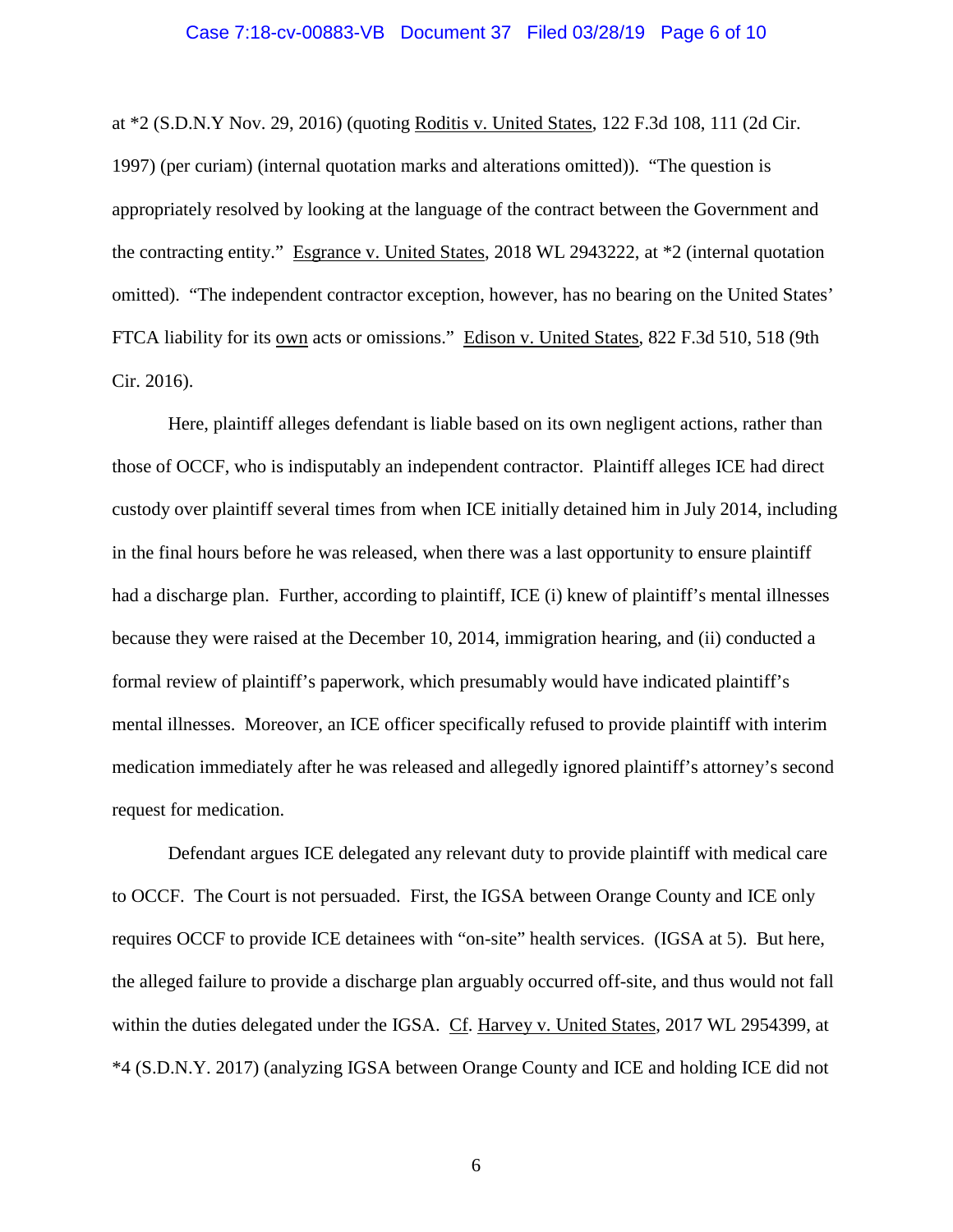## Case 7:18-cv-00883-VB Document 37 Filed 03/28/19 Page 7 of 10

delegate its duty to provide detainees with adequate and timely off-site medical care). Second, plaintiff was not in OCCF's care and custody when the alleged negligence occurred. Thus, it is questionable whether the IGSA even applied in the first place. Third, even if it were clear that ICE had delegated its duty to OCCF to provide plaintiff a discharge plan, as discussed above, defendant cannot immunize itself from suits arising from its own negligence by delegating its duty to provide medical care to an independent contractor. Cf. Logue v. United States, 412 U.S. 521 (1973) (directing court of appeals to consider the "distinct question" regarding federal employee's negligence).

Accordingly, the Court will not dismiss plaintiff's negligence and negligent infliction of emotional distress claims for lack of subject matter jurisdiction.<sup>[1](#page-6-0)</sup>

### III. Discretionary Function Exception

Defendant also argues the discretionary function exception to the FTCA's limited waiver of sovereign immunity deprives the Court of subject matter jurisdiction over plaintiff's negligent supervision claim.

The Court disagrees.

The discretionary function exception exempts the FTCA's waiver of sovereign immunity

from:

Any claim based upon an act or omission of an employee of the Government, exercising due care, in the execution of a statute or regulation, whether or not such statute or regulation be valid, or based upon the exercise or performance or the

<span id="page-6-0"></span> $1$  In its reply brief, defendant raises several new arguments attacking the sufficiency of plaintiff's allegations to state claims for relief. As to these arguments, defendant requests the Court construe its motion to dismiss as one for failure to state a claim under Rule 12(b)(6). The Court declines to do so, as converting the motion would be unfair and prejudicial to plaintiff, who has not had an opportunity to respond. See, e.g., Simone v. United States, 2010 WL 11632765, at \*16 (E.D.N.Y. June 17, 2010) ("The Court will not convert this 12(b)(1) motion into a 12(b)(6) because Plaintiffs have not had an opportunity to brief the issues on whether they have stated claims upon which relief can be granted.").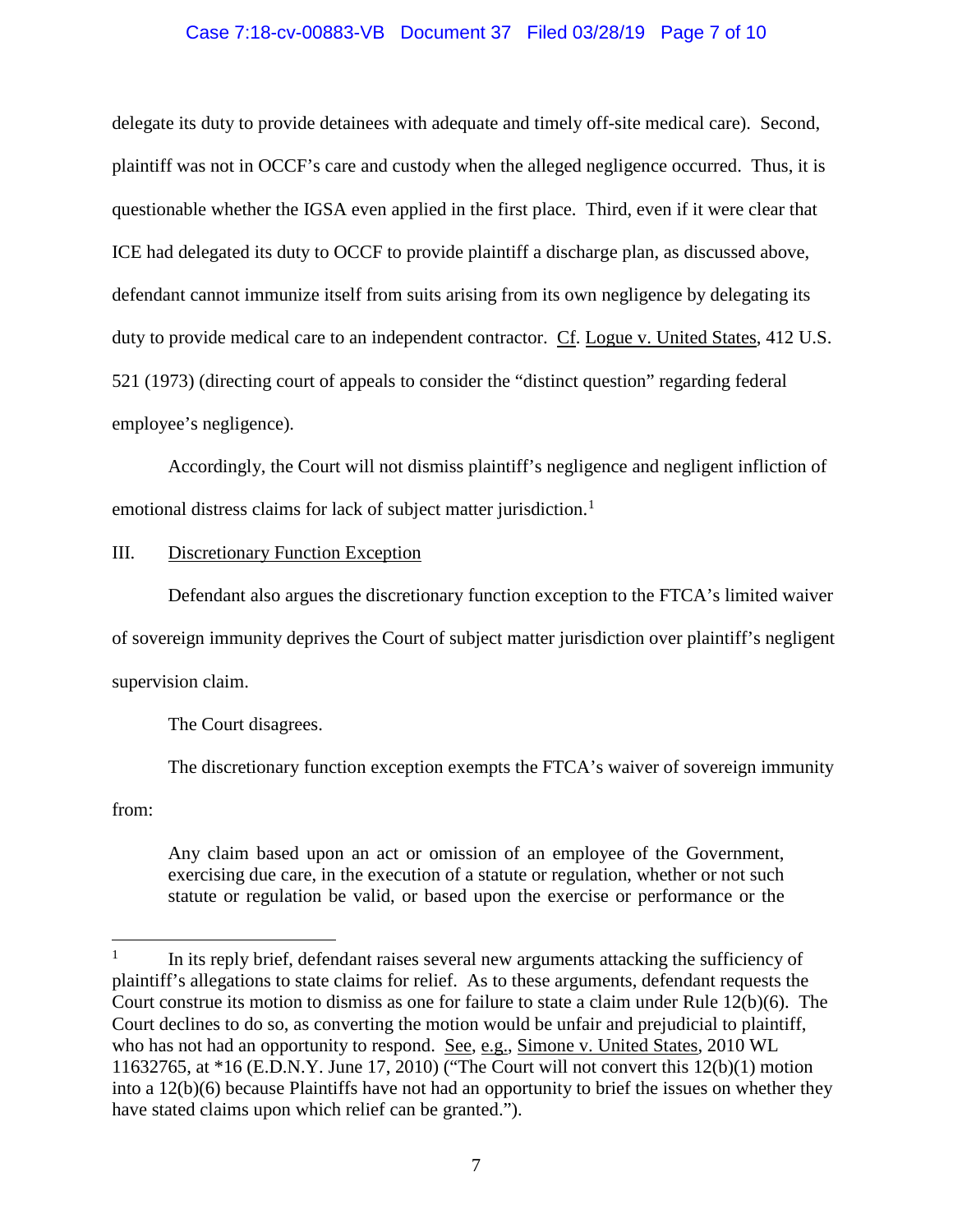## Case 7:18-cv-00883-VB Document 37 Filed 03/28/19 Page 8 of 10

failure to exercise or perform a discretionary function or duty on the part of a federal agency or an employee of the Government, whether or not the discretion involved be abused.

28 U.S.C. § 2680(a). "To determine whether the discretionary function exception applies, courts employ the so-called Berkovitz-Gaubert test." Simmons v. United States, 2018 WL 1474393, at \*4 (S.D.N.Y. Mar. 23, 2018), , appeal filed No. 18-909 (2d Cir. 2018). "Under the Berkovitz-Gaubert test, the discretionary function exception applies 'only if two conditions are met: (1) the acts alleged to be negligent must be discretionary, in that they involve an element of judgment or choice and are not compelled by statute or regulation and (2) the judgment or choice in question must be grounded in considerations of public policy or susceptible to policy analysis.'" Id. (quoting Coulthurst v. United States, 214 F.3d 106, 109 (2d Cir. 2000)). "Where the alleged 'type of negligence' arises from factors such as inattentiveness, laziness, absentmindedness or other such 'conduct unrelated to any plausible policy objectives,' it is not shielded by the discretionary function exception." Ben v. United States, 160 F. Supp. 3d 460, 473 (N.D.N.Y. 2016) (quoting Coulthurst v. United States, 214 F.3d 106, 110–111) (2d Cir. 2000)).

Plaintiff sufficiently alleges ICE's conduct in failing to supervise its own employees was not grounded in consideration of public policy or susceptible to policy analysis.<sup>[2](#page-7-0)</sup> Based on plaintiff's allegations, ICE officials did not exercise "judgment as to which [] a range of permissible courses is the wisest," United States v. Gaubert, 499 U.S. 315, 325 (1991), nor were they required to "balance competing interests" or determine what "was most efficient and effective," Simmons v. United States, 2018 WL 1474393, at \*4. According to plaintiff, ICE officials simply were inattentive, lazy, or absentminded in failing to provide plaintiff with a

<span id="page-7-0"></span><sup>&</sup>lt;sup>2</sup> Plaintiff does not oppose defendant's motion to the extent defendant argues the discretionary function exception bars plaintiff's claim that ICE was negligent in selecting or supervising OCCF.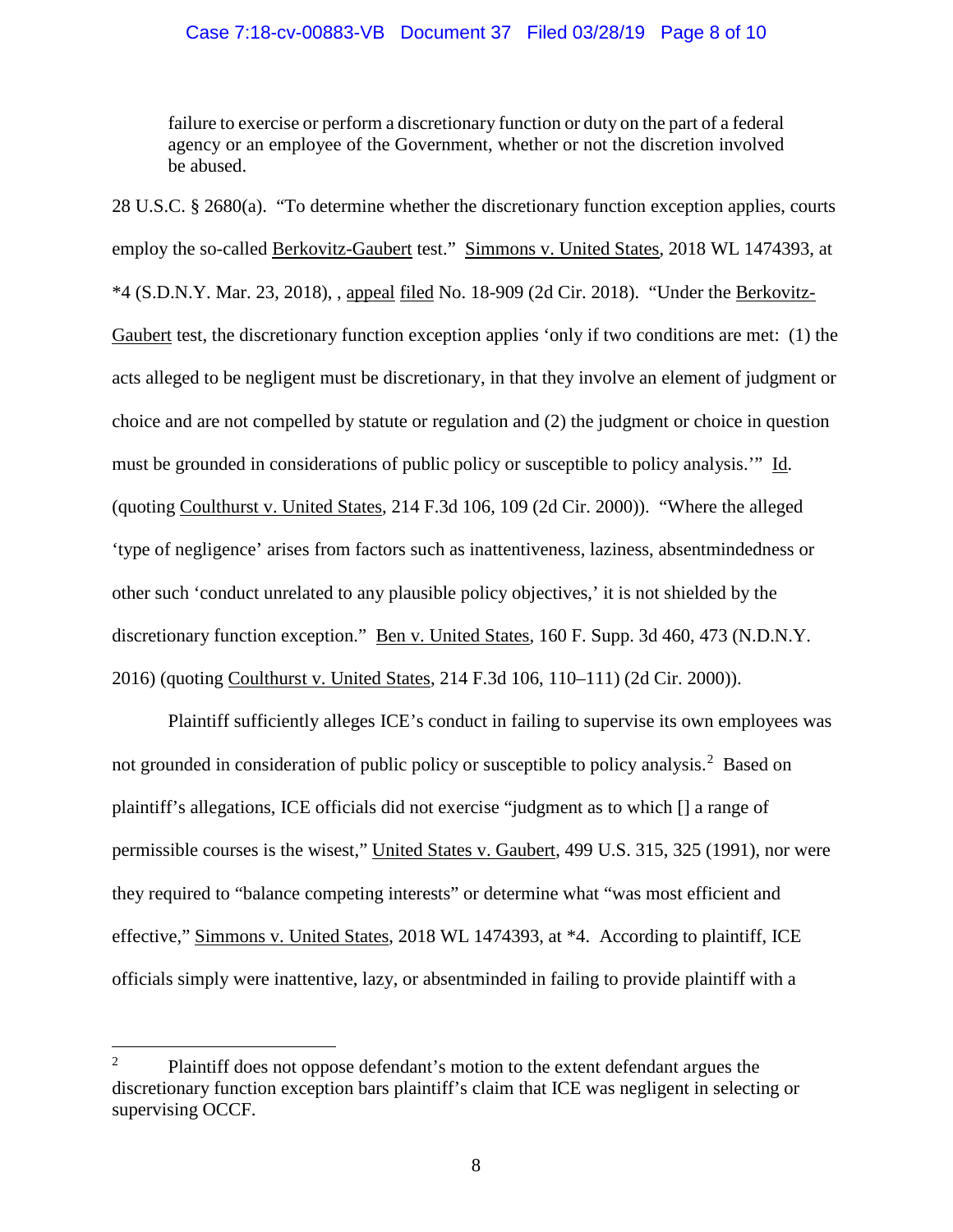# Case 7:18-cv-00883-VB Document 37 Filed 03/28/19 Page 9 of 10

discharge plan. Indeed, the 2011 ICE Detention Standards—regardless of whether they bind ICE officials or just facilities housing detainees—indicate ICE itself recognizes detainees should receive discharge plans. (Am. Compl. ¶ 41 ("Detainees, who have received medical care, released from custody or removed shall receive a discharge plan, a summary of medical records, any medically necessary medication and referrals to community-based providers as medicallyappropriate.")).

Defendant also argues in its reply brief that a claim for negligent supervision under New York law, by definition, cannot proceed against the government because it requires an employee to act outside the scope of his employment, whereas the FTCA waives sovereign immunity only for those acts committed within the scope of employment. Even if defendant had properly raised its argument in its opening brief, see Playboy Enterprises, Inc. v. Dumas, 960 F. Supp. 710, 720 n.7 (S.D.N.Y. 1997) ("Arguments made for the first time in a reply brief need not be considered by a court.") (collecting cases), the Court would reject it. Defendant would still be liable under a negligent supervision claim if an ICE official, acting within the scope of his or her employment, failed to supervise an employee who acted outside the scope of employment.

Accordingly, the Court declines to dismiss plaintiff's negligent supervision claim for lack of subject matter jurisdiction.